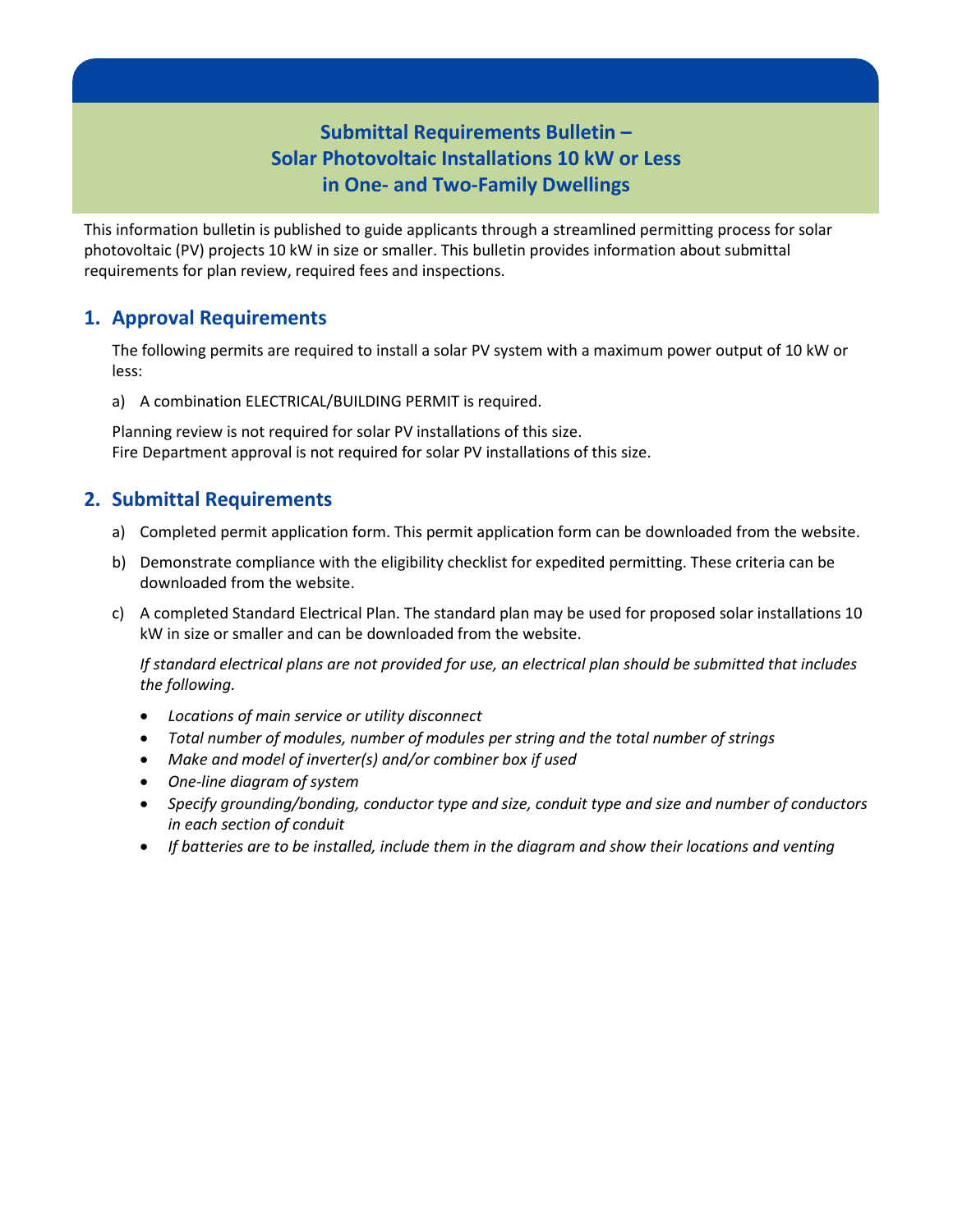d) Completed expedited Structural Criteria along with required documentation. Structural Criteria can be downloaded from the website.

For non-qualifying systems, provide structural drawings and calculations stamped and signed by a California-licensed Civil or Structural Engineer, along with the following information.

- The type of roof covering and the number of roof coverings installed
- Type of roof framing, size of members and spacing
- Weight of panels, support locations and method of attachment
- Framing plan and details for any work necessary to strengthen the existing roof structure
- Site-specific structural calculations
- Where an approved racking system is used, provide documentation showing manufacture of the rack system, maximum allowable weight the system can support, attachment method to the roof or ground and product evaluation information or structural design for the rack system

### **3. Plan Review**

Permit applications can be submitted in person or electronically through EMAIL/FAX.

Permit applications utilizing standard plan may be approved over the counter

Permits not approved "over the counter" should be reviewed in [ONE TO THREE] days.

#### **4. Fees**

Established by Resolution and available on the website.

### **5. Inspections**

Once all permits to construct the solar installation have been issued and the system has been installed, it must be inspected before final approval is granted for the solar system. On-site inspections can be scheduled by telephone at 310 541-9809 or by e-mail. Inspection requests received within business hours are typically scheduled for the next business day. If next business day is not available, inspection should happen within a five-day window.

Permit holders must be prepared to show conformance with all technical requirements in the field at the time of inspection. The inspector will verify that the installation is in conformance with applicable code requirements and with the approved plans.

The inspection checklist provides an overview of common points of inspection that the applicant should be prepared to show compliance. If not available, common checks include the following.

- Number of PV modules and model number match plans and specification sheets number match plans and specification sheets.
- Array conductors and components are installed in a neat and workman-like manner.
- PV array is properly grounded.
- Electrical boxes are accessible and connections are suitable for environment.
- Array is fastened and sealed according to attachment detail.
- Conductors ratings and sizes match plans.
- Appropriate signs are property constructed, installed and displayed, including the following.
	- Sign identifying PV power source system attributes at DC disconnect
	- Sign identifying AC point of connection
	- Sign identifying switch for alternative power system
- Equipment ratings are consistent with application and installed signs on the installation, including the following.